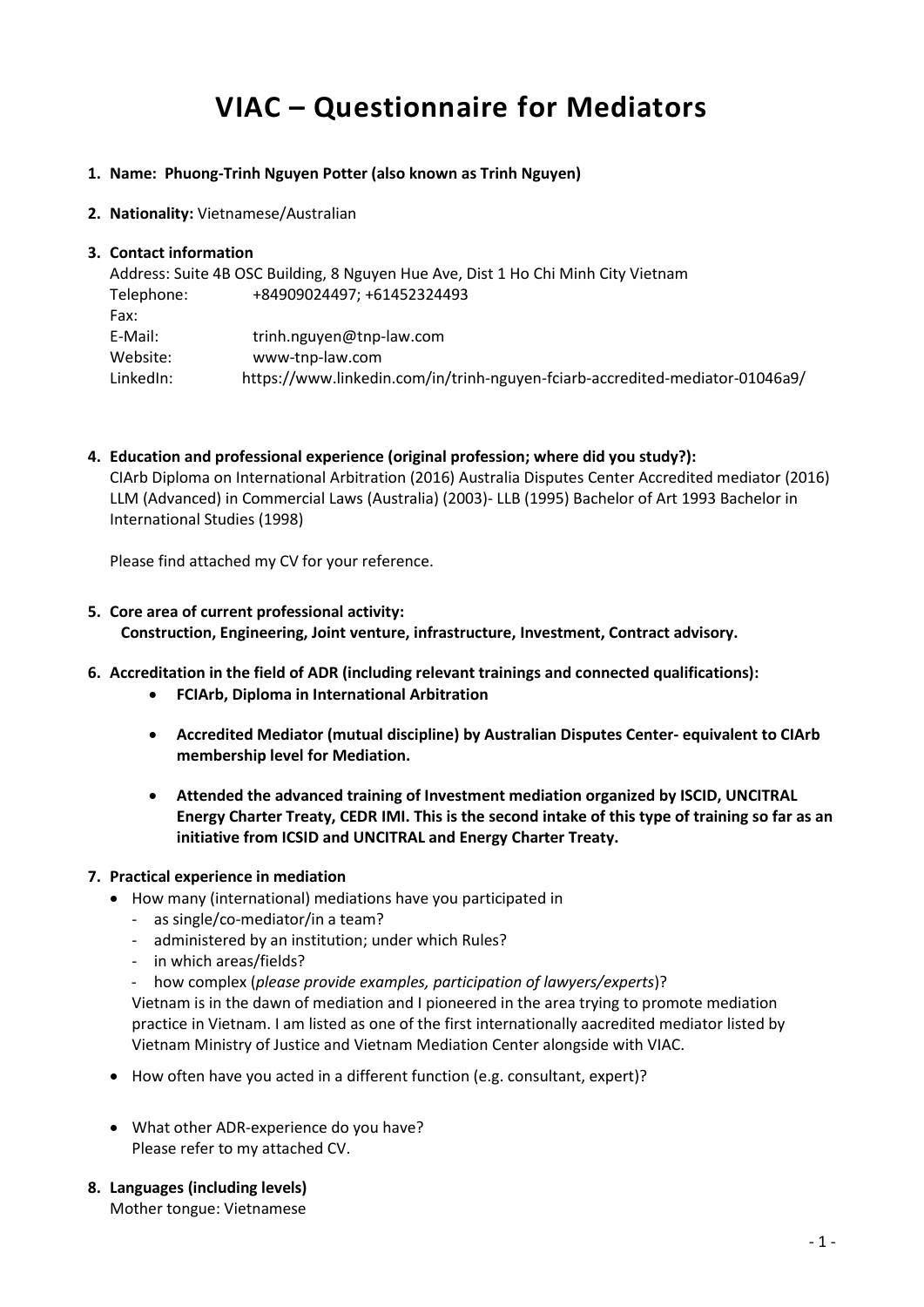Working languages (i.e. languages in which you have both a spoken and written command so that you may conduct mediation proceedings in this language): English

Basic knowledge: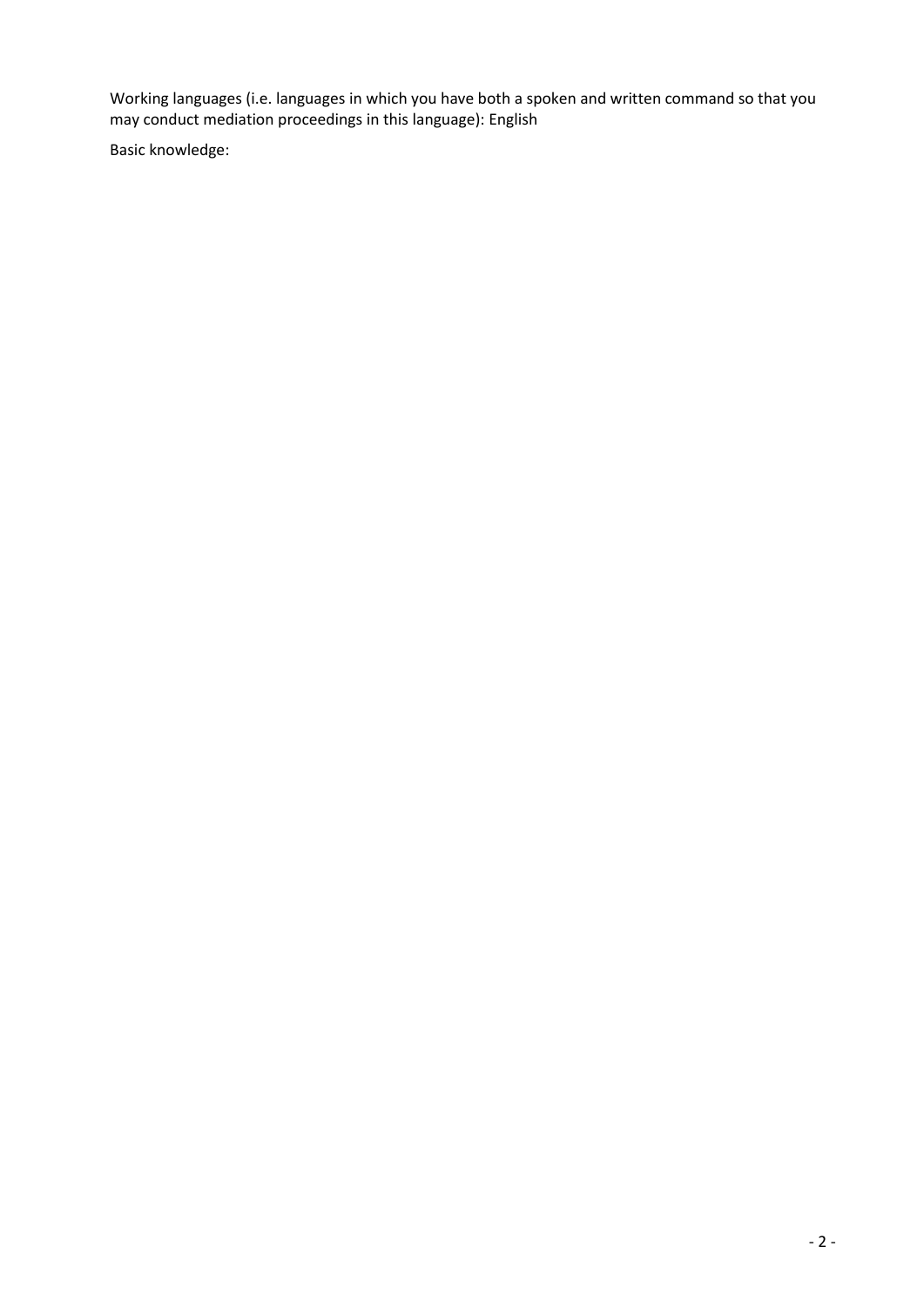### **9. Style of mediation**

*Where do you see yourself? Please tick box as appropriate or indicate your preferred style.*



**INTERACTION DIMENSION** 

*©* Alexander, Nadja (2011) "The Mediation Meta-Model - the realities of mediation practice," *ADR Bulletin*: Vol. 12: No. 6, Article 5. Available at: [http://epublications.bond.edu.au/adr/vol12/iss6/5;](http://epublications.bond.edu.au/adr/vol12/iss6/5) *see also here for a detailed description of the 6 mediation styles.*

- **10. Please describe aspects of your personality which could be interesting to clients you are going to mediate; what would former clients emphasize in your work?** I am warm emphatic and an active listener coupled with solid legal knowledge and skills stemmed from my journalism background.
- **11. Publications and other activities in ADR related matters (e.g. training sessions, seminars, conferences, articles and others):** Please refer to my attached CV- Conference- Presentation
- **12. Memberships in mediation institutions / functions in mediation institutions/organizations:** Vietnam Mediation Center; Listed as an ad hoc mediator by the Ho Chi Minh City Department of Justice
- **13. Special expertise or specializations (***please list a maximum of three***) in your ADR-practice:** Construction- Real Estate- Oil & Gas, Investment disputes
- **14. Soft Skills (e.g. intercultural competences):** Intercultural competences, Journalistic active listening
- **15. How do you ensure your professional quality (e.g. coaching, practice supervision, etc?** Attending conference and learn from the peers. CPD
- **16. Date of birth: 22 August 1969**

VIAC offers mediation practitioners the possibility to present themselves on its website. VIAC reserves the right to publish any presentations submitted and to remove it as the case may be. Parties are free to nominate a mediator of their choice and so is the VIAC Board when appointing a mediator. These presentations do not constitute recommendations but may assist the parties in choosing a mediator willing to conduct proceedings according to the Vienna Mediation Rules. The fact that a mediation practitioner appears on this list, does not authorize this person to use the title "VIAC-mediator".